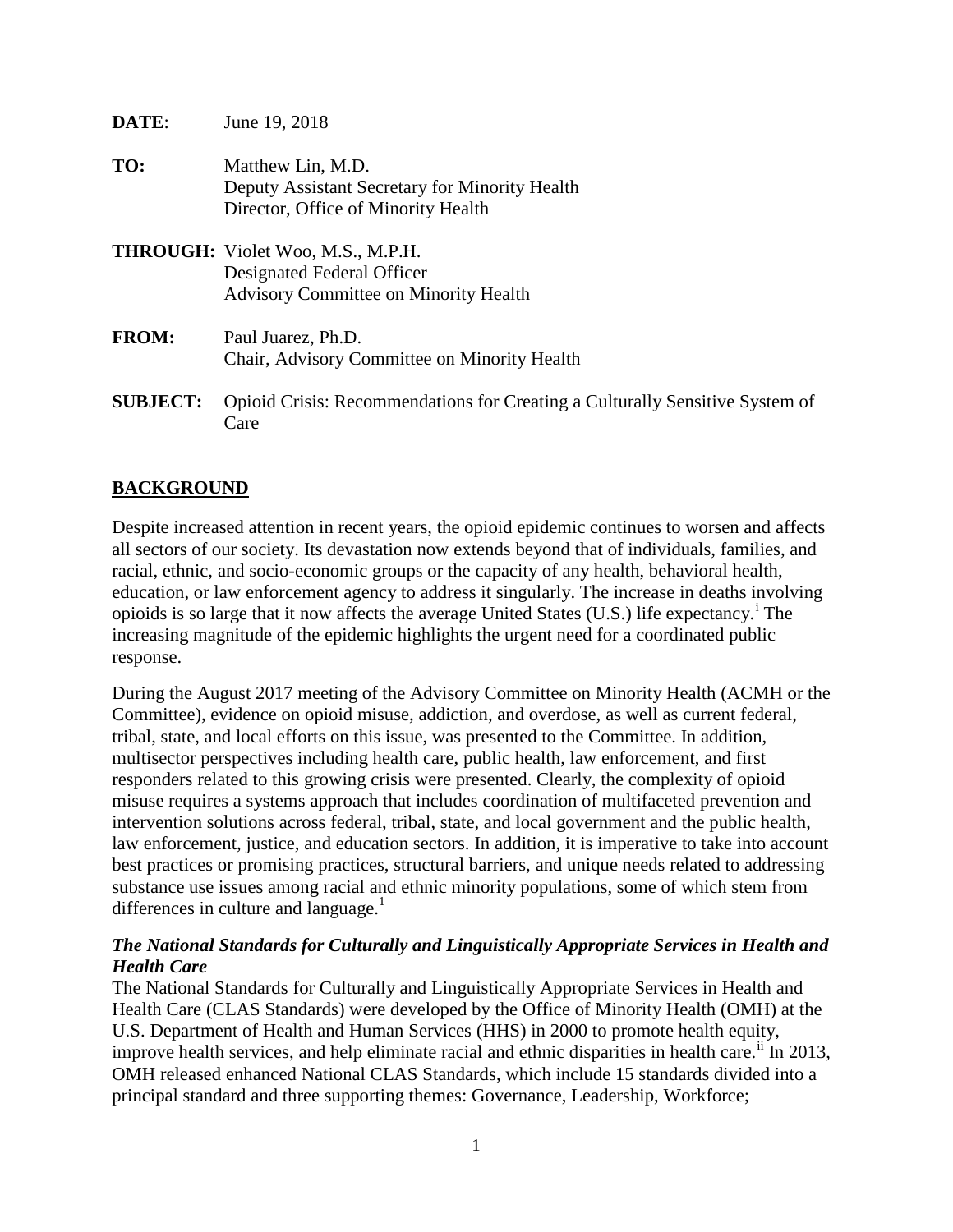Communication and Language Assistance; and Engagement, Continuous Improvement, and Accountability.<sup>[iii](#page-7-2)</sup> The National CLAS Standards, their history and purpose, and suggestions for implementation are presented in the *National Standards for Culturally and Linguistically Appropriate Services in Health and Health Care: A Blueprint for Advancing and Sustaining CLAS Policy and Practice.* [iv](#page-7-3)

The principles and approach of the enhanced National CLAS Standards provide a framework for health systems to better serve diverse populations. The enhanced National CLAS Standards have direct relevance for a coordinated response to the opioid crisis, as well as the development of effective strategies to improve service access, service delivery and quality, and equitable outcomes. The following recommendations, which leverage the enhanced National CLAS Standards, provide a roadmap for public agencies to adapt an approach that incorporates a culturally competent system of care for opioid prevention, intervention, and treatment.<sup>2-5</sup>

### **RECOMMENDATIONS**

A culturally sensitive, patient-centered system of services is needed to provide a continuum of opioid prevention and treatment services. Achieving optimal health and wellness will require, at a minimum, involvement of first responders, public health educators, health care providers, behavioral health services (including substance abuse) treatment providers, prevention specialists, recovery support specialists, and law enforcement and justice professionals. Establishing a culturally responsive, multisector system of services will require addressing the following major components: public policy, organizational policy,<sup>6-8</sup> prevention and treatment<sup>9-</sup> <sup>18</sup>, and workforce development.<sup>19,20</sup> Although the provision of health services is essential to addressing the opioid crisis, ACMH recognizes that OMH does not directly provide treatment services. The Committee recommends supporting programs through the Substance Abuse and Mental Health Services Administration (SAMHSA), Health Resources and Services Administration (HRSA), and other relevant federal, state, tribal, and local organizations with expertise in prevention, and treatment services in the clinical setting.

### *Governance, Leadership, and Workforce*

A coordinated system of services that addresses underlying causes of opioid misuse and addiction may necessitate involvement of child welfare; economic development; education; financial services; housing, labor, and social services providers; the religious community; and traditional healers in addition to federal, state, tribal, and local governments. A coordinated system of services will help ensure the provision of effective, equitable, understandable and respectful quality care and services that are responsive to diverse cultural health beliefs and practices, preferred languages, health literacy and other communication needs.

Governance and Leadership. The second Standard within the enhanced National CLAS Standards is to "advance and sustain organizational governance and leadership that promotes CLAS and health equity through policy, practices, and allocated resources." This Standard emphasizes the importance of integrating efforts that promote culturally sensitive services and health equity into organizations by working closely with leadership to ensure buy-in amongst all levels of employees. In order to address the opioid crisis in a way that is culturally sensitive, CLAS standards should be incorporated both into the cultures of governments and organizations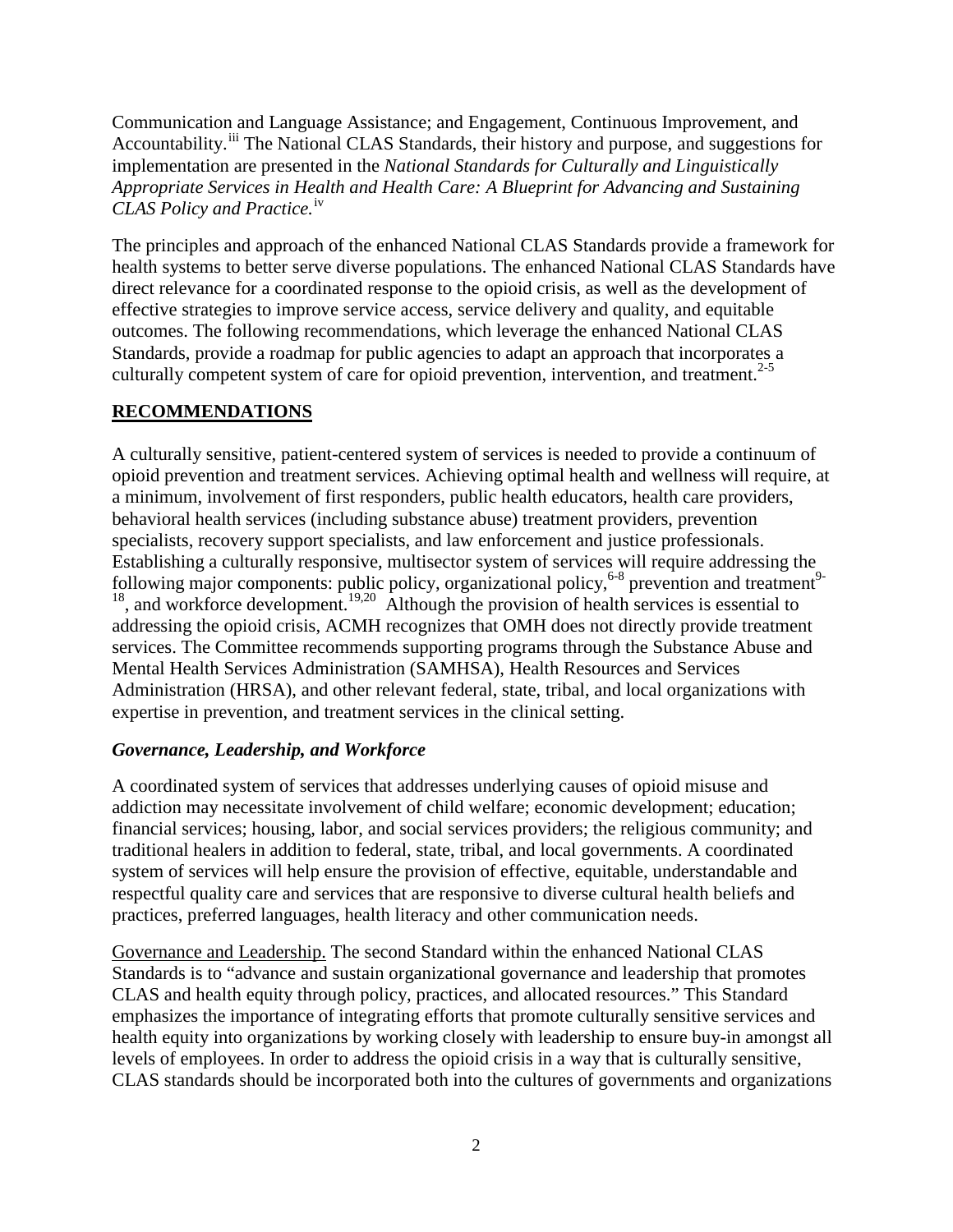as well as implemented in the delivery of services on the systems level. *The Blueprint* and the enhanced National CLAS Standards provide specific strategies to support implementation.

### *Recommendations:*

- Provide leadership to other public, private, and non-profit organizations regarding the incorporation of CLAS standards into a system of care for opioid misuse.
	- o Ensure access to substance use disorder treatment among all populations, regardless of language, culture, insurance status, or ability to pay.
	- o Address the unique social, cultural, and linguistic needs of minority subpopulations around opioid prevention, intervention, treatment, and recovery support to encourage patients to seek services that, promote patient-centeredness, and improve outcomes.
	- o Engage patients from diverse ethnic and racial backgrounds in the development and delivery of culturally responsive prevention messages and interventions to ensure that different worldviews of underlying causes, treatment, and care are not barriers to achieving optimal health.
	- o Promote a continuum of prevention and services—aligned with the SAMHSA model—that includes primary, secondary, and tertiary prevention strategies.
	- o Convene coalitions and task forces to create and disseminate tailored, culturally and linguistically relevant messaging focused on prevention and treatment of substance use disorders with an emphasis on opiates. Build on the lessons learned from previous efforts, such as the National Human Papilloma Virus (HPV) Vaccination Roundtable, to develop targeted messages to specific populations.
	- o Promote attention to eliminate health disparities and achieve health equity in federal efforts related to the opioid crisis:
		- Collaborate with the major federal agencies working on these issues, which includes, but is not limited to, SAMHSA, HRSA, and Department of Justice (DOJ), to expand reach and visibility as well as further promote each agency's role in combating the opioid crisis.
		- Collaborate with federal agencies to collect, analyze, and report opioidrelated data by race and ethnicity
		- Coordinate with current task forces, which includes, but is not limited to, the President's Commission on Combating Drug Addiction and the Opioid Crisis, the Prescription Interdiction and Litigation (PIL) Task Force, and the HHS Behavioral Health Coordinating Committee.
- Adapt and evaluate the effectiveness of the enhanced National CLAS Standards implementation to ensure that governmental and organizational policies are not barriers to opioid services.

Workforce Development. The health care and service workforce is a critical issue affecting the quality and access of care and services, especially for racial and ethnic minority populations. In order to address the opioid crisis and meet the needs of the community, a robust, diverse, culturally responsive workforce is vital. Currently, there is a large underrepresentation of pro[v](#page-7-4)iders from racial and ethnic minority populations in the health care workforce.<sup> $v$ </sup> In addition, there are significant shortages of health professionals in low-income, rural, and medically underserved areas, which further contribute to disparities in health and health care.<sup>[vi](#page-7-5)</sup> Beyond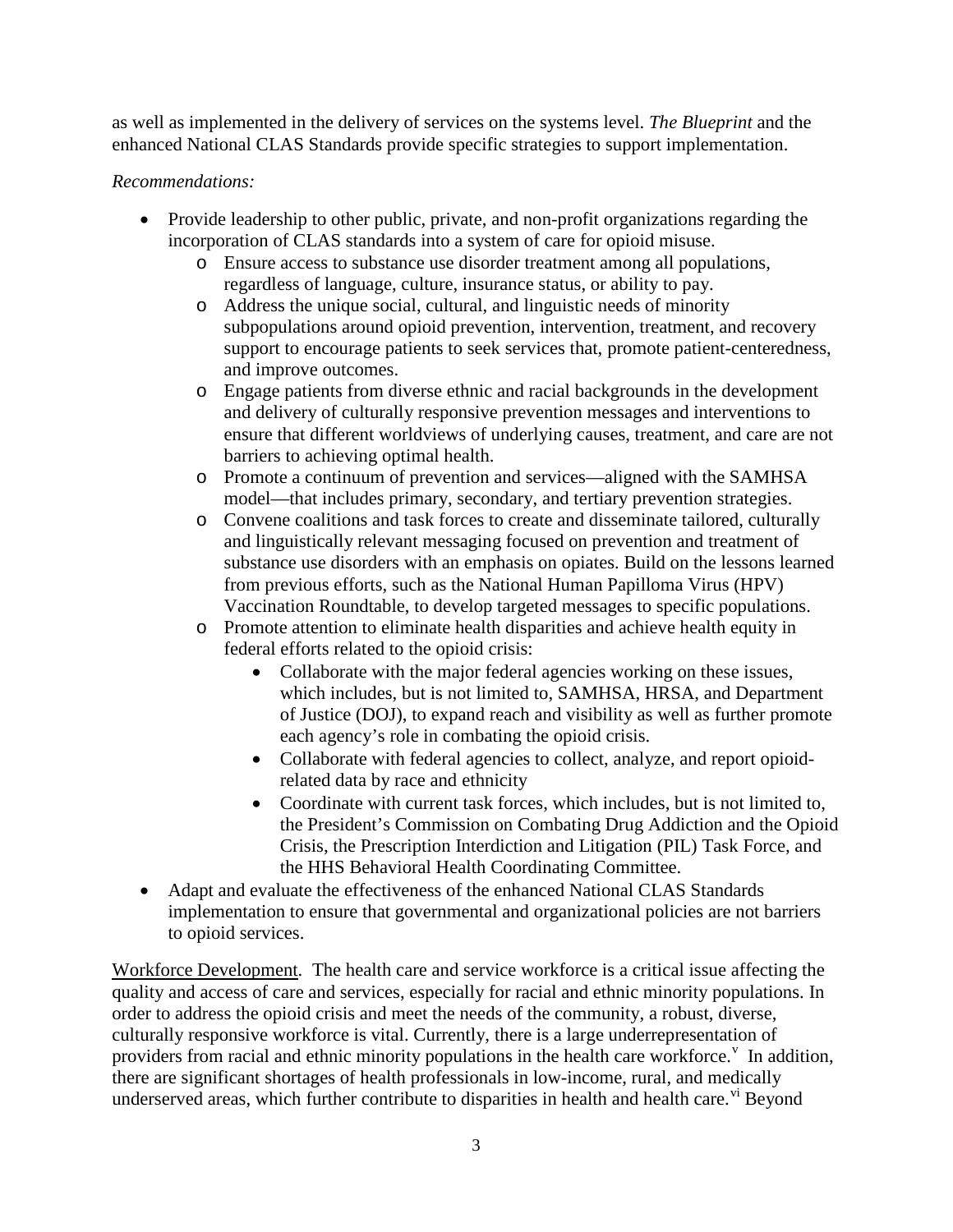differences in representation and shortages of providers in underserved communities, racial and ethnic minority populations, especially those with limited English proficiency, are more likely to report poor patient-provider interactions than non-Hispanic white populations.<sup>[vii](#page-7-6)</sup>

### *Recommendations:*

- Coordinate with responsible agencies, which includes HRSA, SAMHSA, and Indian Health Service (IHS), to ensure that CLAS elements are incorporated in the overall workforce development plans across federal, state, tribal, and local levels.
- Identify and promote evidence-based or effective models, which are applicable to rural populations, by using inter-professional team approaches to consider the language, cultural norms, and individual preferences of patients and family members.
- Ensure health service providers and their staff are culturally and linguistically sensitive to the needs of the population they serve.
	- o Provide technical assistance to governments and organizations to ensure CLAS is integrated into health professions' education programs.
	- o Provide continuing education to current health care professionals to ensure pain management care is aligned with evidence-based or promising models to ensure culturally appropriate practices.
	- o Support the development of culturally appropriate pain management and care protocols.
	- o Train health professions students on how to incorporate CLAS in effective communication with patients and their families around pain management and substance use services.
- Develop, prepare, and sustain a culturally responsive health care and services workforce that delivers high quality services in a transforming health and wellness delivery system.
	- o Prepare students for practice in rural and/or medically underserved areas and populations.
	- o Support the development and sustainability of inter-professional, health workforce programs, such as bridging and interdisciplinary education programs, continuing education, and recruitment programs that embody the enhanced National CLAS Standards to ensure the workforce is reflective of the populations that are disproportionately affected by the opioid crisis.
	- o Work with health professions' governing and accreditation bodies to develop and support the integration of core competencies in culturally responsive, integrated care and services from prevention, intervention, and treatment to recovery.

### *Communication and Language Assistance*

Health education and prevention messaging is critical to effectively address the opioid crisis. In order to ensure that messaging is focused on health promotion, access to health services, and effective overdose prevention, it is essential that information is available in a variety of languages and that messaging is culturally appropriate. Additionally, it is important to address and learn about cultural diversity related to stigma. Often cultures and sub-cultures preclude an acceptance for individuals and families to pursue behavioral health services because of a negative impact on their families. Approximately 8.5 percent of the U.S. population are classified as speaking English less than very well, indicating an important need to provide health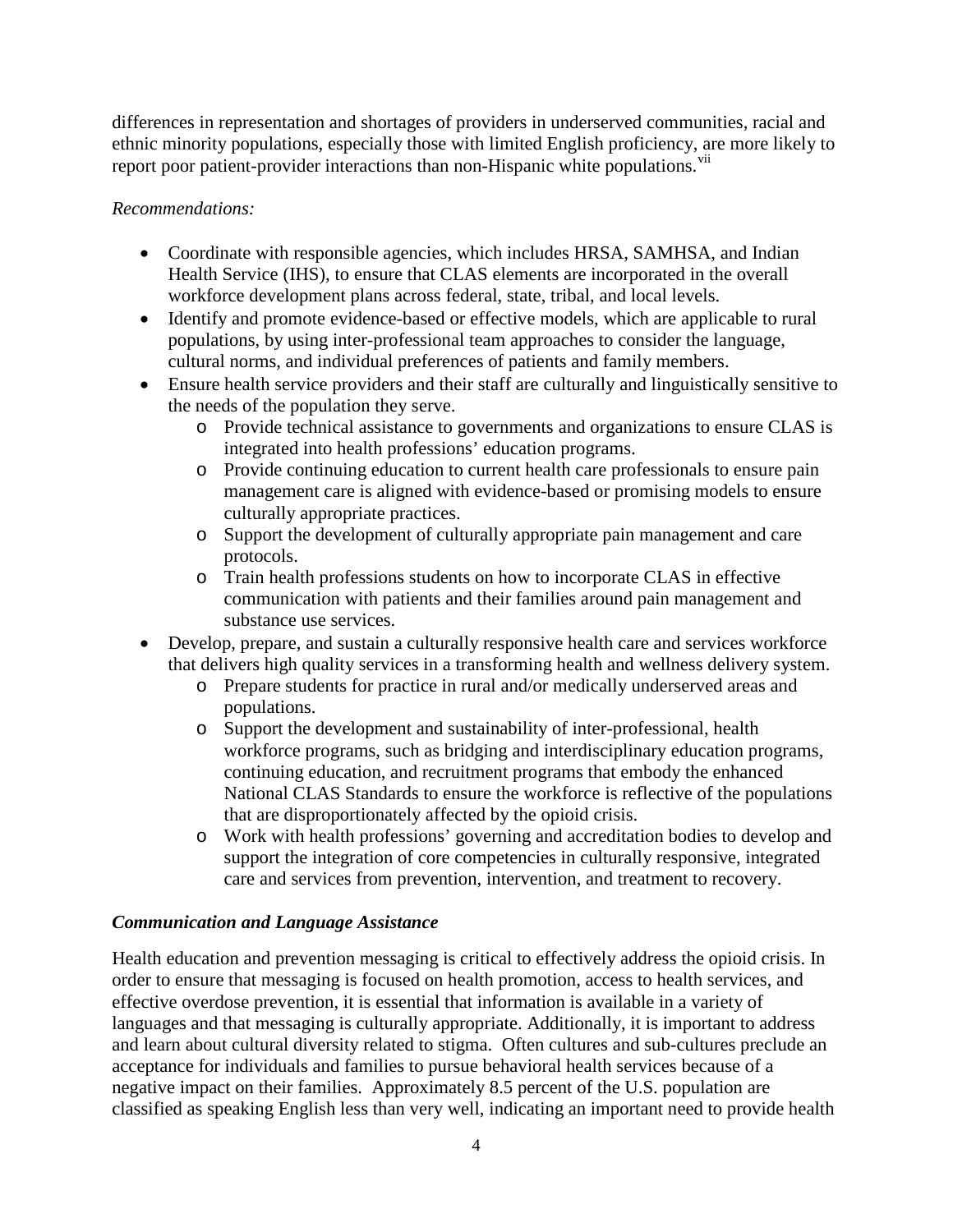information in languages tailored to certain areas and communities.<sup>[viii](#page-7-7)</sup> Additionally, health literacy, or the ability to obtain, process, and understand basic health information, within the U.S. population is only 12 percent.<sup>[ix](#page-7-8)</sup> Low-level health literacy coupled with diversity of languages spoken in the U.S. highlights the importance of developing health communication around prevention and treatment that is culturally tailored and accessible. The diversity of the population requires the provision of culturally and linguistically appropriate access to prevention and treatment.

#### *Recommendations:*

- Provide language assistance to individuals who have limited English proficiency and/or other communication needs, at no cost to them, to facilitate timely access to all appropriate health care and preventive services.
- Coordinate with responsible agencies at the federal, state, tribal, and local levels, as well as private and non-profit organizations, to ensure CLAS standards are incorporated into overall prevention efforts.
- Reduce the stigma<sup>21</sup> associated with addiction to help both seekers of services and providers through increased public awareness and education.
- Integrate CLAS and health literacy standards into opioid policies, programs, and messages.
- Support culturally relevant educational outreach and dissemination campaigns through established social media networks and partners.
- Facilitate the dissemination of easy-to-understand print and multimedia materials and signage in the languages commonly spoken by the populations in the service area.
- Utilize the expertise of Office of Minority Health Resource Center (OMHRC) to connect with resources and partners to translate materials into appropriate language and cultural content.

### *Engagement, Continuous Improvement, and Accountability*

The health service delivery system is undergoing rapid transformation to a patient-centered system that integrates behavioral health, care coordination, cultural humility, continuous improvement, and accountability. Establishment of a culturally responsive system of services to address opioid addiction has implications for practice transformation to ensure that cultural and linguistic needs of diverse and vulnerable populations are addressed. Community partnerships can provide valuable input into the design, implementation, and evaluation of policies, practices, and services to ensure cultural and linguistic appropriateness.

### *Recommendations:*

o Disseminate information about evidence-based opioid prevention and care as well as best practices or promising practices that integrate primary care, behavioral health counseling, transportation, access to social services, peer support, pain management, and medicationassisted treatment (MAT), which provides medication and behavioral therapy.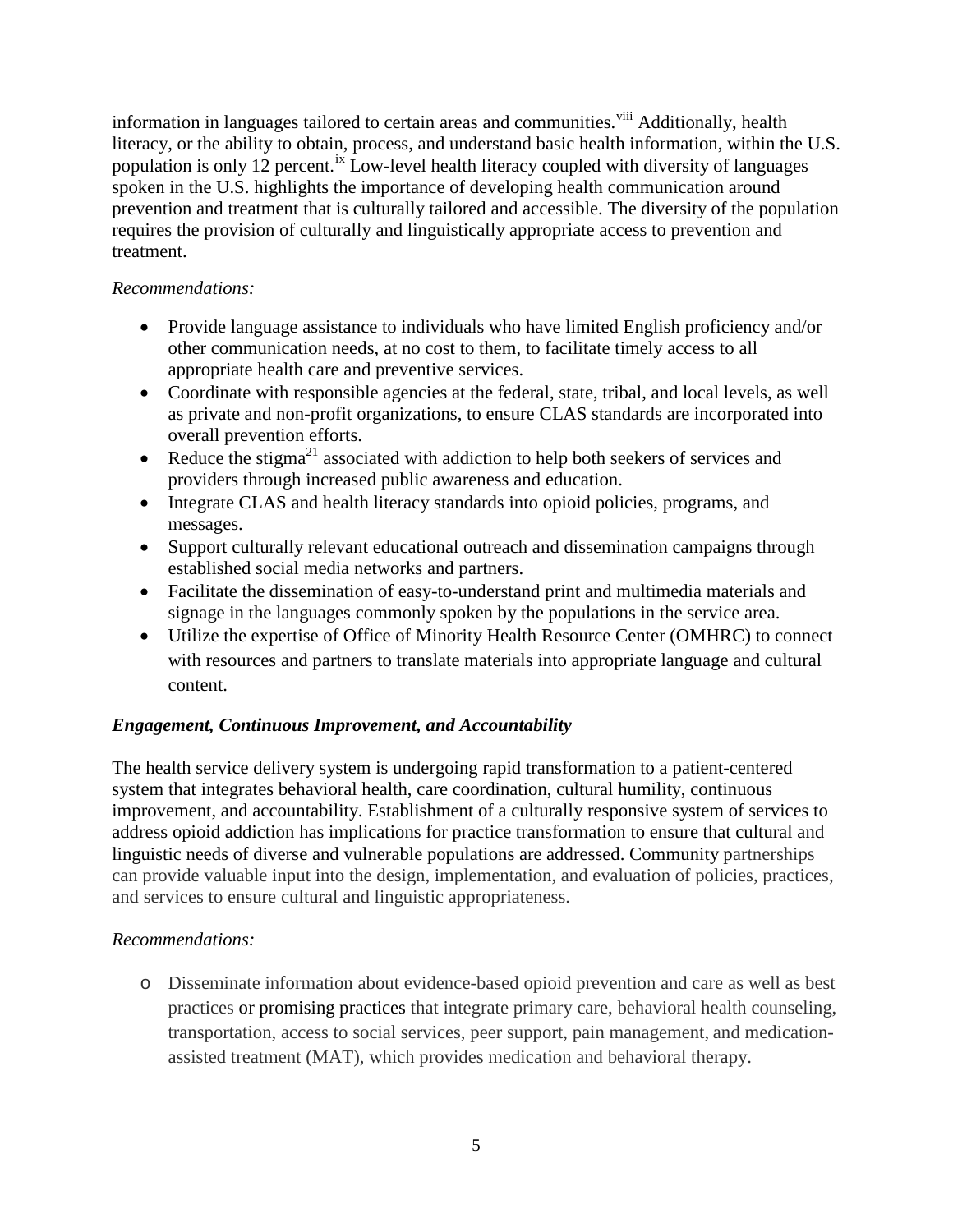- o Provide technical assistance to community groups on how to assess community health assets and needs to plan and implement integrated health services that respond to the cultural and linguistic diversity of populations in the service area.
- o Coordinate with health plans to identify and address the needs of individual patients and vulnerable populations.
- o Collect and maintain accurate and reliable demographic, health services, and patient data to monitor and evaluate the impact of CLAS on health equity and outcomes as well as the quality of health service delivery.
- o Provide technical assistance to support a workforce in communities that reflects the populations that are impacted by the opioid crisis.

# **CONCLUSION**

A complex health issue like the opioid crisis requires a multifaceted, coordinated systems approach that considers the unique needs of and effective supports for diverse communities. To prevent the tragic outcomes associated with opioid addiction and support health equity across our nation's communities, it is critical for federal, state, tribal, and local governments and multiple sectors, which includes first responders, public health, health care, law enforcement, justice, and education, to create a culturally sensitive and patient-centered system of care. An effective system of care must provide a continuum of opioid prevention and treatment services that reflect best practices. This current memo, the second in a series of ACMH memos focused on the opioid crisis, recommends policy, practice, and accountability enhancements needed to ensure the availability of a system equipped to respond to the needs of racially, ethnically, and culturally diverse populations, particularly those that are historically underserved.

To reduce disparities in health services access, quality of care, and health outcomes and to achieve health equity, it is critical for stakeholders involved in combating the opioid crisis to apply culturally sensitive, health equity focused frameworks such as the enhanced National CLAS Standards to every aspect of their efforts. CLAS provides a systems framework for communities to develop a comprehensive response to the opioid crisis and a culturally competent system of services that comprises: Governance, Leadership, and Workforce; Communication and Language Assistance; and Engagement, Continuous Improvement and Accountability. The ACMH, therefore, recommends that organizational policies and practices engage institutional leadership and consumers in the development and delivery of accessible, culturally responsive systems of services focused on evidence-based or promising practices for prevention and treatment education, services, and evaluation of effectiveness. The Committee also recommends that OMH collaborate with federal, state, tribal, and local organizations with expertise in cultural humility for workforce development, opioid prevention, treatment, and continuous quality improvement to facilitate service provision. The ACMH appreciates HHS, and OMH in particular, for continuing to work with the Committee to promote health equity. OMH can serve as an important resource to communities in developing a coordinated response, and the Committee welcomes the opportunity to collaborate on critical issues that impact the health and health care of our nation's diverse communities.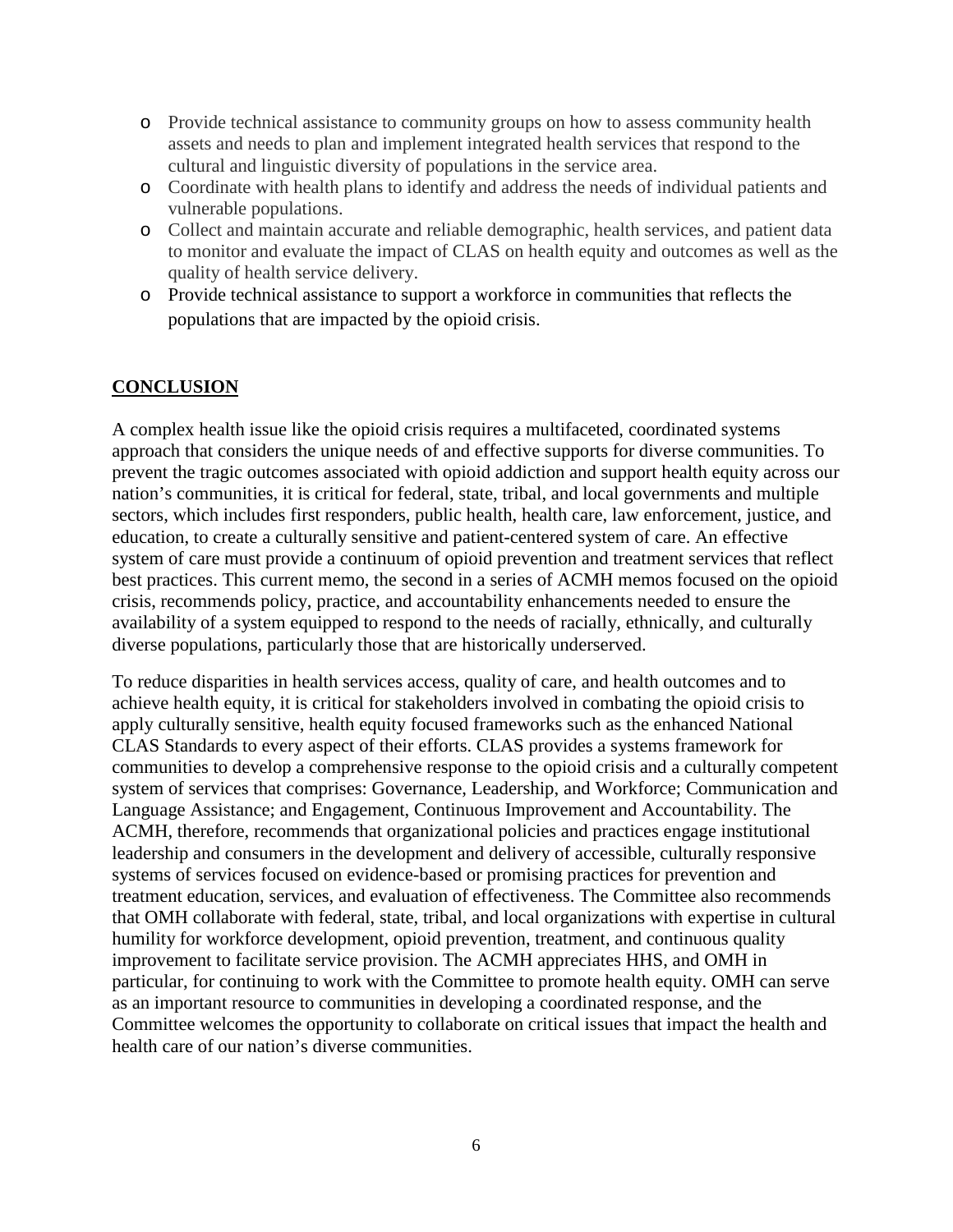# **References**

- 1. Jongen CS, McCalman J, Bainbridge RG. The implementation and evaluation of health promotion services and programs to improve cultural competency: A systematic scoping review. *Front Public Health.* 2017;5:24.
- 2. Jiwa A, Kelly L, Pierre-Hansen N. Healing the community to heal the individual: Literature review of aboriginal community-based alcohol and substance abuse programs. *Can Fam Physician.* 2008;54(7):1000-1000.e1007.
- 3. McCalman J, Jongen C, Bainbridge R. Organisational systems' approaches to improving cultural competence in healthcare: A systematic scoping review of the literature. *Int J Equity Health.* 2017;16:78.
- 4. Seeleman C, Essink-Bot M-L, Stronks K, Ingleby D. How should health service organizations respond to diversity? A content analysis of six approaches. *BMC Health Serv Res.* 2015;15:510.
- 5. Truong M, Paradies Y, Priest N. Interventions to improve cultural competency in healthcare: a systematic review of reviews. *BMC Health Serv Res.* 2014;14:99.
- 6. Cross T, Bazron B, Dennis K, Isaacs M. *Towards a Culturally Competent System of Care, Volume I.* Washington, DC: Georgetown University Child Development Center, CASSP Technical Assistance Center; 1989.
- 7. Guerrero EG. Managerial capacity and adoption of culturally competent practices in outpatient substance abuse treatment organizations. *J Subst Abuse Treat.* 2010;39(4):329- 339.
- 8. Guerrero EG. Workforce diversity in outpatient substance abuse treatment: The role of leaders' characteristics. *J Subst Abuse Treat.* 2013;44(2):208-215.
- 9. Cragg A, Hau JP, Woo SA, Liu C, Doyle-Waters MM, Hohl CM. Risk factors for addiction among patients receiving prescribed opioids: A systematic review protocol. *Syst Rev.* 2017;6:265.
- 10. Guerrero EG, Marsh JC, Khachikian T, Amaro H, Vega WA. Disparities in Latino substance use, service use, and treatment: Implications for culturally and evidence-based interventions under health care reform. *Drug Alcohol Depen.* 2013;133(3):805-813.
- 11. Substance Abuse and Mental Health Services Administration. *Improving Cultural Competence. Treatment Improvement Protocol (TIP) Series No. 59.* HHS Publication No. (SMA) 14-4849. Rockville, MD: Substance Abuse and Mental Health Services Administration; 2014. .
- 12. Mamakwa S, Kahan M, Kanate D, et al. Evaluation of 6 remote First Nations community-based buprenorphine programs in northwestern Ontario: Retrospective study. *Can Fam Physician.* 2017;63(2):137-145.
- 13. Manuel JK, Satre DD, Tsoh J, et al. Adapting Screening, Brief Intervention and Referral to Treatment (SBIRT) for alcohol and drugs to culturally diverse clinical populations. *J Addict Med.* 2015;9(5):343-351.
- 14. Chartier KG, Carmody T, Akhtar M, Stebbins MB, Walters ST, Warden D. Hispanic subgroups, acculturation, and substance abuse treatment outcomes. *J Subst Abuse Treat.*  2015;59:74-82.
- 15. Novins DK, Croy CD, Moore LA, Rieckmann T. Use of evidence-based treatments in substance abuse treatment programs serving American Indian and Alaska Native communities. *Drug Alcohol Depen.* 2016;161:214-221.